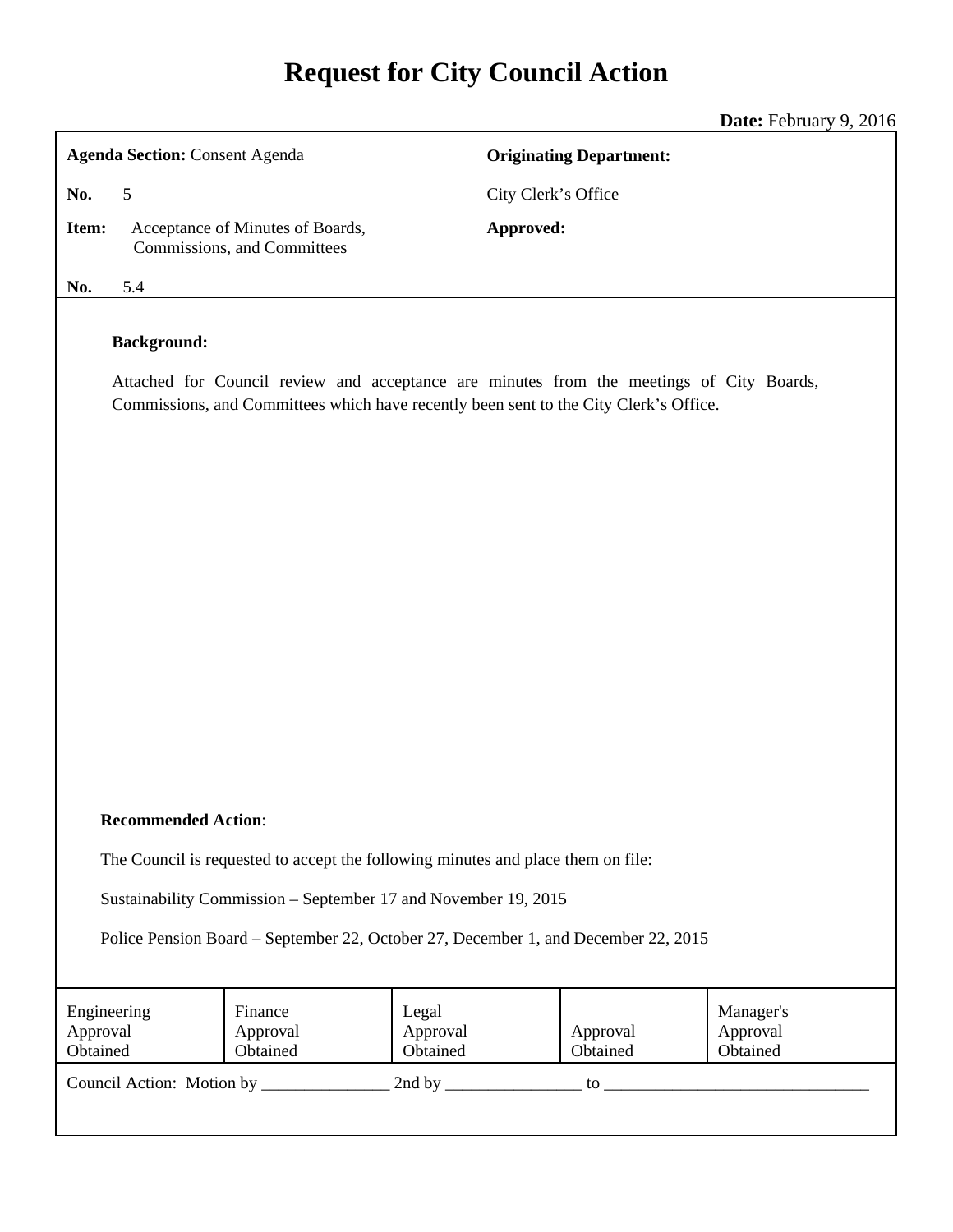## **MINUTES City of Carbondale Sustainability Commission Thursday, September 17, 2015 City Hall / Civic Center – 6:00 p.m***.*

| <b>Roll Call:</b><br>$1_{-}$ | Mr. Kunath called the meeting to order at 6:05 p.m.      |
|------------------------------|----------------------------------------------------------|
| <b>Members Present:</b>      | Ms. Wagner, Mr. Kunath, Ms. Sockow, Mr. Thorne, Mr. Beck |
| <b>Members Absent:</b>       | Ms. Gary, Ms. Shimada                                    |
| <b>Staff Present:</b>        | Loren Polley                                             |
| <b>Others Present:</b>       | Sarah Heyer,                                             |

Minutes: Motion by Mr. Beck, 2<sup>nd</sup> by Mr. Thorne, all in favor, of approval of July 16, 2015, minutes

## 2. **Communications:**

Review of the current Status Report of the Former Koppers Wood-Treating Site. Updates should be posted on website.

**Old Business:** Polystyrene Foam, Graduated Trash Fee, Follow up on proposals

#### **Energy Committee –**

**Green Space Committee –** Common Greens acquired property by Eurma Hayes

#### **Transportation Committee -**

## **Recycling Committee –**

New Business: Press release (Brightfields Solar Project). Approval by Ms. Sockow, 2<sup>nd</sup> by Mr. Beck, all in for press release forward

**Commission Comments:** Porous concrete in driveways and on sidewalks was mentioned.

**Adjournment:** With no further business to be conducted Mr. Kunath adjourned the meeting at 6:53 PM.

3. Respectively submitted by Loren K. Polley, City of Carbondale Staff Liaison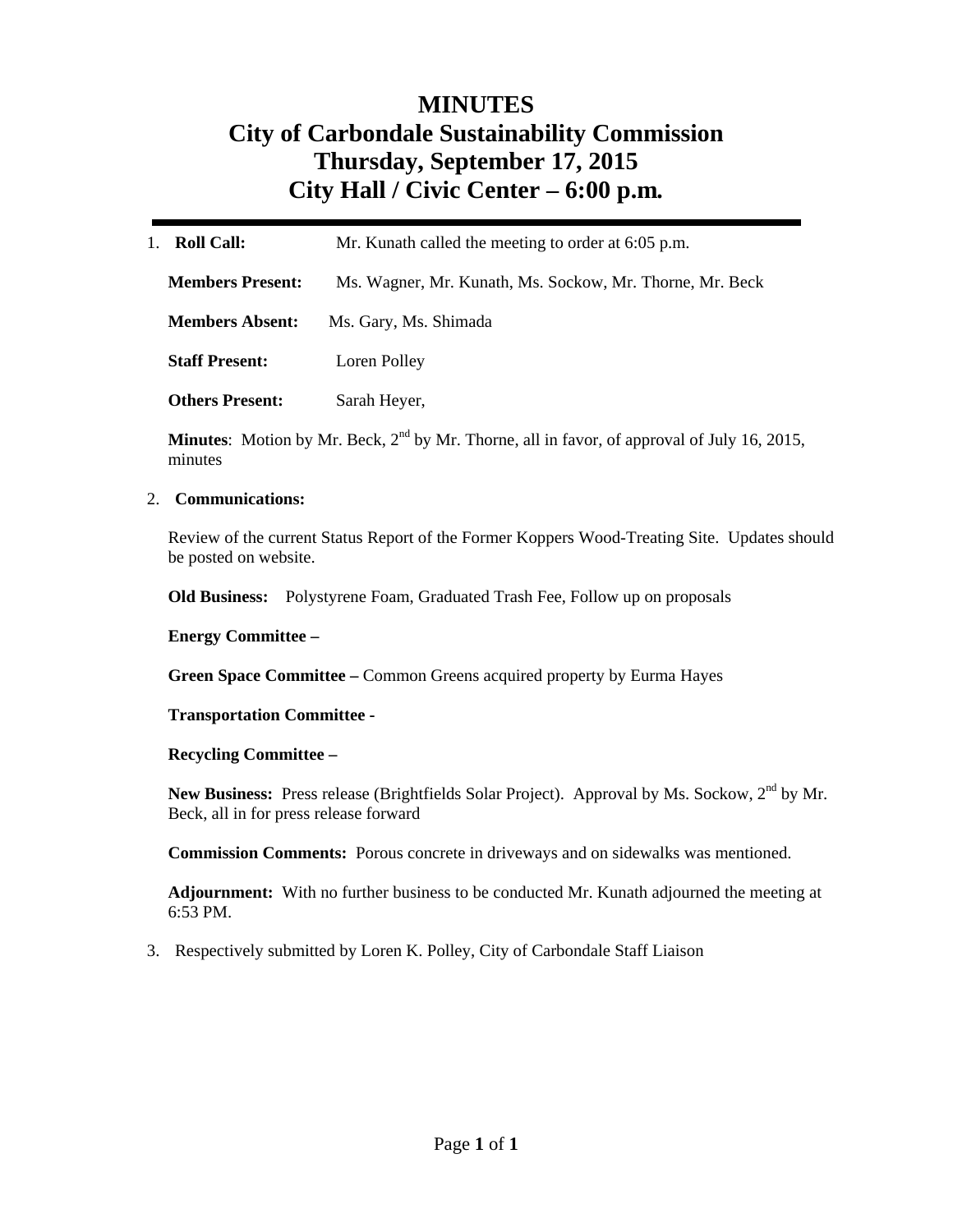## **MINUTES City of Carbondale Sustainability Commission Thursday, November 19, 2015 City Hall / Civic Center – 6:00 p.m***.*

| 1.<br><b>Roll Call:</b> | Mr. Kunath called the meeting to order at 6:06 p.m.                      |
|-------------------------|--------------------------------------------------------------------------|
| <b>Members Present:</b> | Ms. Wagner, Mr. Kunath, Ms. Sockow, Mr. Thorne, Mr. Beck, Ms.<br>Shimada |
| <b>Members Absent:</b>  | Ms. Gary                                                                 |
| <b>Staff Present:</b>   | Loren Polley                                                             |
| <b>Others Present:</b>  |                                                                          |

**Minutes**: Motion by Ms. Sockow, 2<sup>nd</sup> by Mr. Beck, all in favor, of approval of September 17, 2015, minutes

2. **Communications:** 

Review of the current Status Report of the Former Koppers Wood-Treating Site. Updates should be posted on website.

**Old Business:** Porous concrete for driveways and on sidewalks

**Energy Committee –** Brightfields Proposal

**Green Space Committee –** 

**Transportation Committee -** 

**Recycling Committee –**Polystyrene Foam, Graduated Trash Fee

**New Business:** 

**Commission Comments:** Look at restructuring committees

**Adjournment:** With no further business to be conducted Mr. Kunath adjourned the meeting at 6:44 PM.

3. Respectively submitted by Loren K. Polley, City of Carbondale Staff Liaison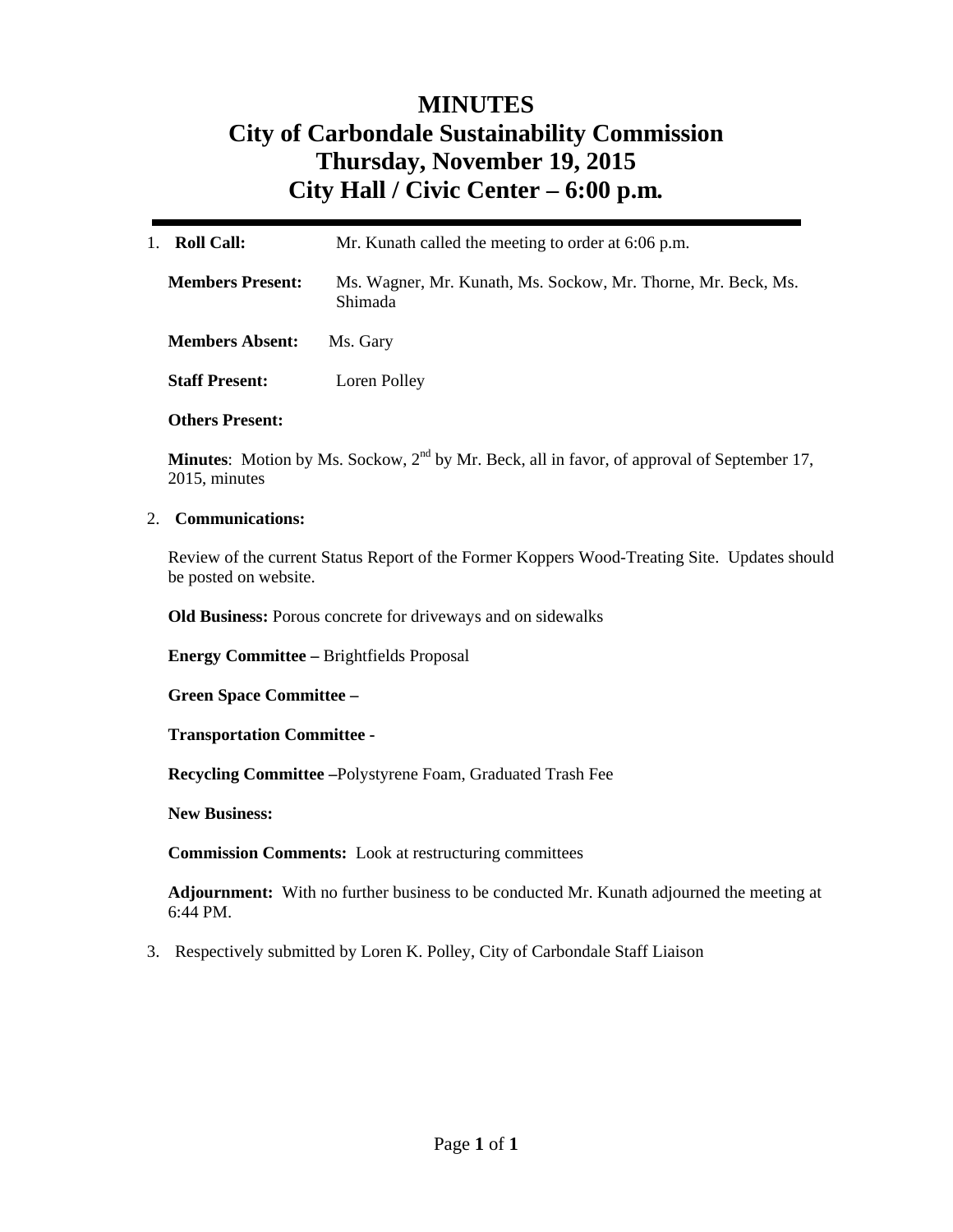## **CITY OF CARBONDALE POLICE PENSION BOARD OF TRUSTEES MINUTES OF September 22, 2015 PRESENTED October 27, 2015**

*Call to Order:* Meeting called to order by Goddard at 2:00 p.m.

*Members Present:* Mark Goddard, Don Ursini, Don Priddy, Paul Echols, Tony Williams

*Guests:* Alicia Burtley

Absent: None

*Public Comments:* None

*Minutes of Previous Meeting:* (P. Echols)  $(2^{nd}$  D. Priddy) Motion to approve the minutes. Motion carried.

## *Treasurer's Report:*

(D. Priddy) ( $2^{nd}$  T. Williams) Motion to approve the treasurer's report. Motion carried.

#### *Unfinished Old Business:*

Update on the Vaughn case.

#### *New Business:*

Motion to pay IPPEA Annual membership dues in the amount of \$795.00. (T.Williams) ( $2^{nd}$  P. Echols) Role Call: Goddard, aye; Ursini, aye; Williams, aye; Priddy, aye; Echols, aye. Motion carried.

(D. Priddy) (2<sup>nd</sup> P. Echols) Motion to accept Corey Brinkley into the pension system. Motion carried.

The next meeting scheduled for October 27, 2015.

#### *Open Floor Comments:* None.

Motion to adjourn at 2:30 p.m. (D. Ursini) (2<sup>nd</sup> D. Priddy) Motion carried.

Respectfully Submitted,

Anthony Williams Carbondale Police Pension Board Secretary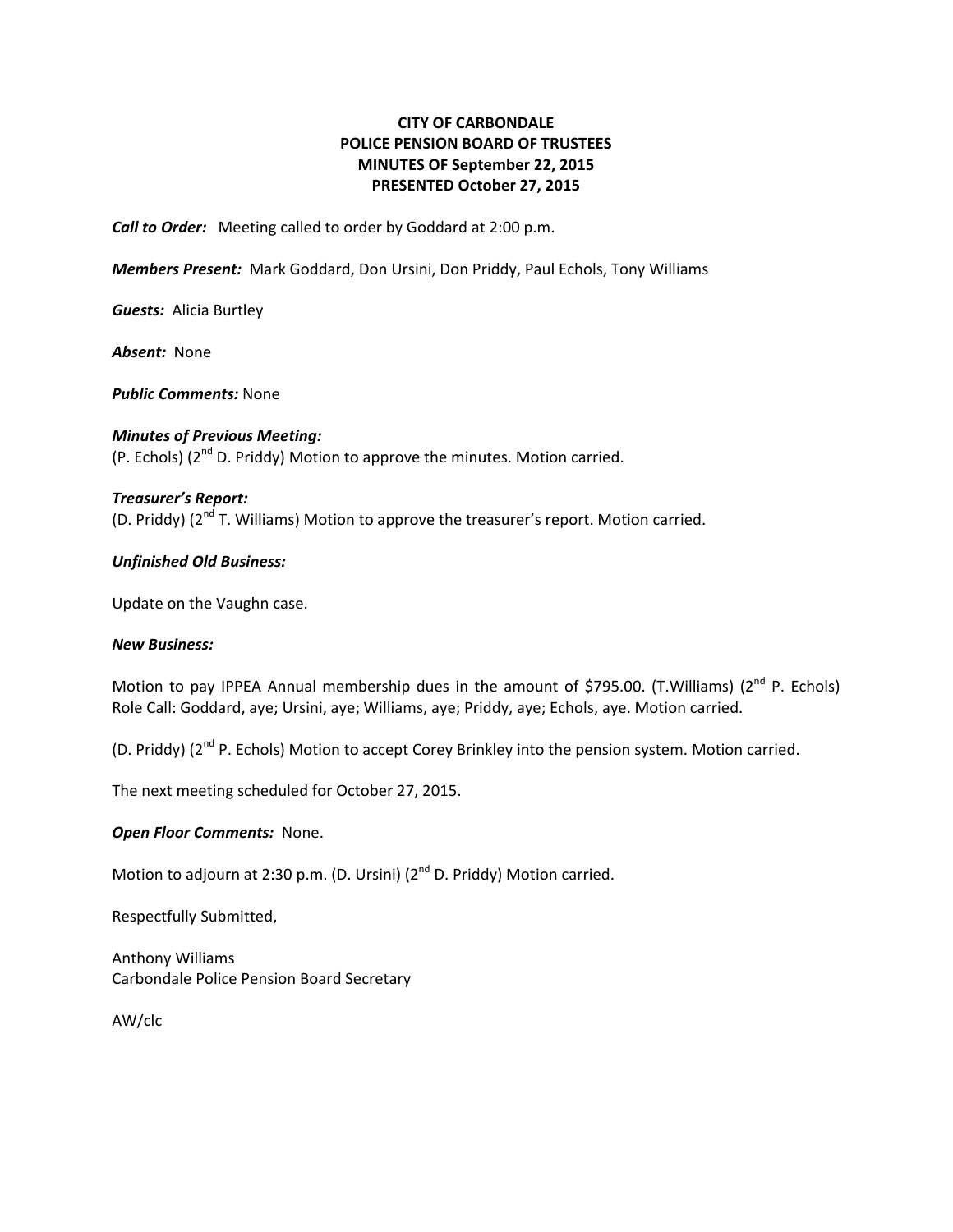## **CITY OF CARBONDALE POLICE PENSION BOARD OF TRUSTEES MINUTES OF October 27, 2015 PRESENTED December 1, 2015**

*Call to Order:* Meeting called to order by Goddard at 1:30 p.m.

*Members Present:* Mark Goddard, Don Ursini, Don Priddy, Paul Echols, Tony Williams

*Guests:* Alicia Burtley, Patrick Donnelly, Becky Applegate

Absent: None

*Public Comments:* None

*Minutes of Previous Meeting:* (T. Williams) ( $2^{nd}$  D. Priddy) Motion to approve the minutes. Motion carried.

#### *Treasurer's Report:*

(P. Echols)  $(2^{nd}T.$  Williams) Motion to approve the treasurer's report. Motion carried.

#### *Unfinished Old Business:*

Update on the Vaughn case.

#### *New Business:*

Motion to make allocation as soon as money comes available. (D.Ursini) ( $2^{nd}$  D. Priddy) Role Call: Goddard, aye; Ursini, aye; Williams, aye; Priddy, aye; Echols, aye. Motion carried.

(T. Williams) (2<sup>nd</sup> D. Priddy) Motion to accept Joe Wild into the pension system. Motion carried.

(A. Williams)( $2^{nd}$  D. Priddy) Motion to approve the meeting time with Patrick Donnelly, 1 hour of training time. Motion carried.

The next meeting scheduled for December 20, 2015.

## *Open Floor Comments:* None.

Motion to adjourn at 2:50 p.m. (D. Priddy) (2<sup>nd</sup> P. Echols) Motion carried.

Respectfully Submitted,

Anthony Williams Carbondale Police Pension Board Secretary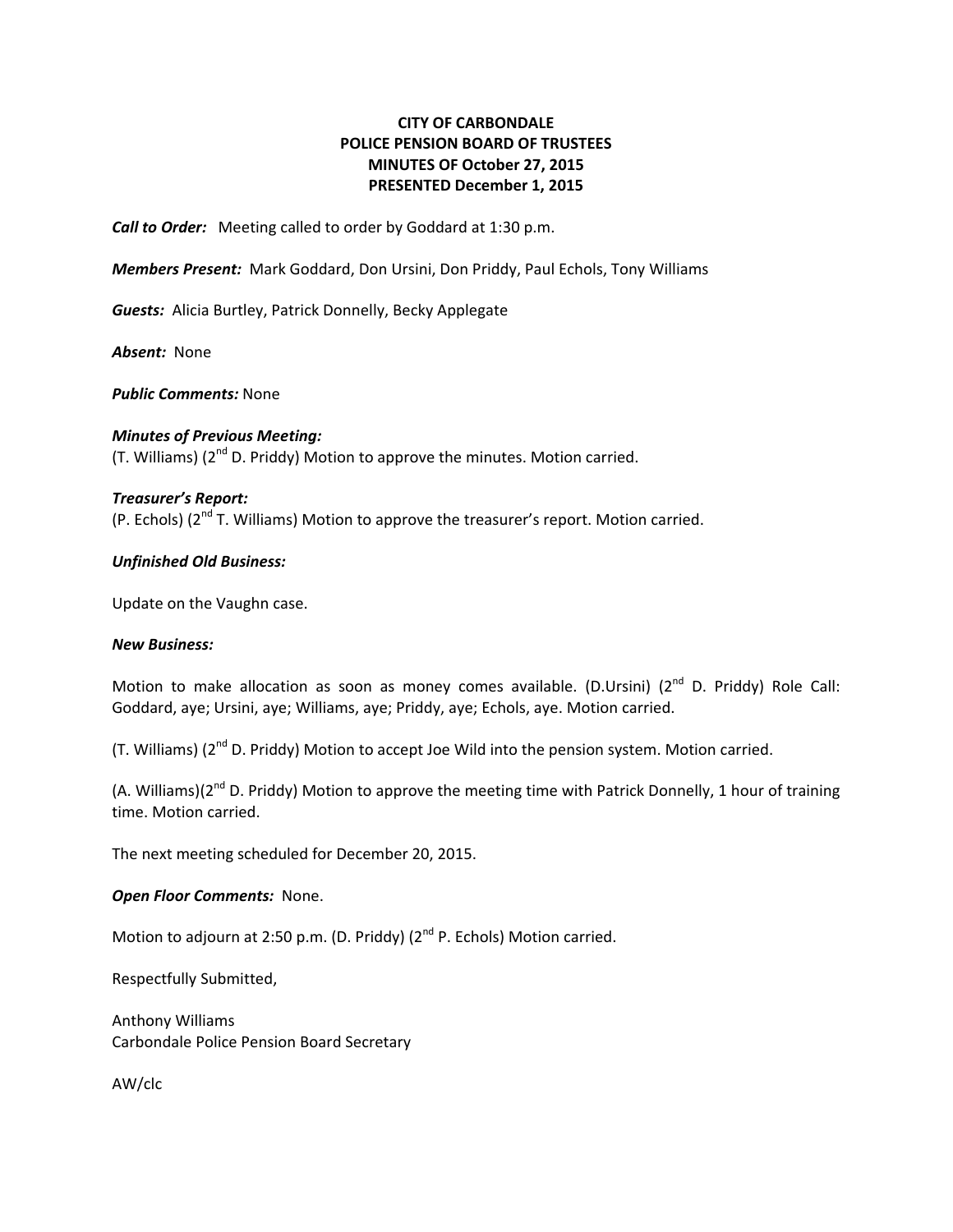## **CITY OF CARBONDALE POLICE PENSION BOARD OF TRUSTEES MINUTES OF December 1, 2015 PRESENTED December 22, 2015**

*Call to Order:* Meeting called to order by Goddard at 1:40 p.m.

*Members Present:* Mark Goddard, Don Ursini, Paul Echols, Anthony Williams

*Guests:* Alicia Burtley, Becky Applegate

**Absent:** Don Priddy

*Public Comments:* None

*Minutes of Previous Meeting:* Board asked for corrections to be made and brought back to the next meeting

#### *Treasurer's Report:*

 $(A.$  Williams)  $(2^{nd} P.$  Echols) Motion to approve the treasurer's report. Motion carried.

#### *Unfinished Old Business:*

Update on the Vaughn case.

#### *New Business:*

Motion to approve the payment of services to, Tepfer Consulting Group, in the amount of \$5,800.00. (P. Echols) (2<sup>nd</sup> A. Williams) Roll Call: Goddard, aye; Ursini, aye; Williams, aye; Echols, aye. Motion carried.

(P. Echols)  $(2^{nd}$  A. Williams) Motion to approve the payment of Jeff Vaughn's medical bills in the amount of \$300.00. Roll Call: Goddard, aye; Ursini, aye; Williams, aye; Echols, aye. Motion carried.

Motion to approve the transfer of contributed pension funds for Raul Contreras to Paletine, Illinois pension. (A. Williams) (2<sup>nd</sup> P. Echols) Roll Call: Goddard, aye; Ursini, aye; Williams, aye; Echols, aye. Motion carried.

The next meeting scheduled for December 22, 2015. *Open Floor Comments:* None.

Motion to adjourn at 2:25 p.m. (D. Ursini) (2<sup>nd</sup> P. Echols) Motion carried.

Respectfully Submitted,

Anthony Williams Carbondale Police Pension Board Secretary